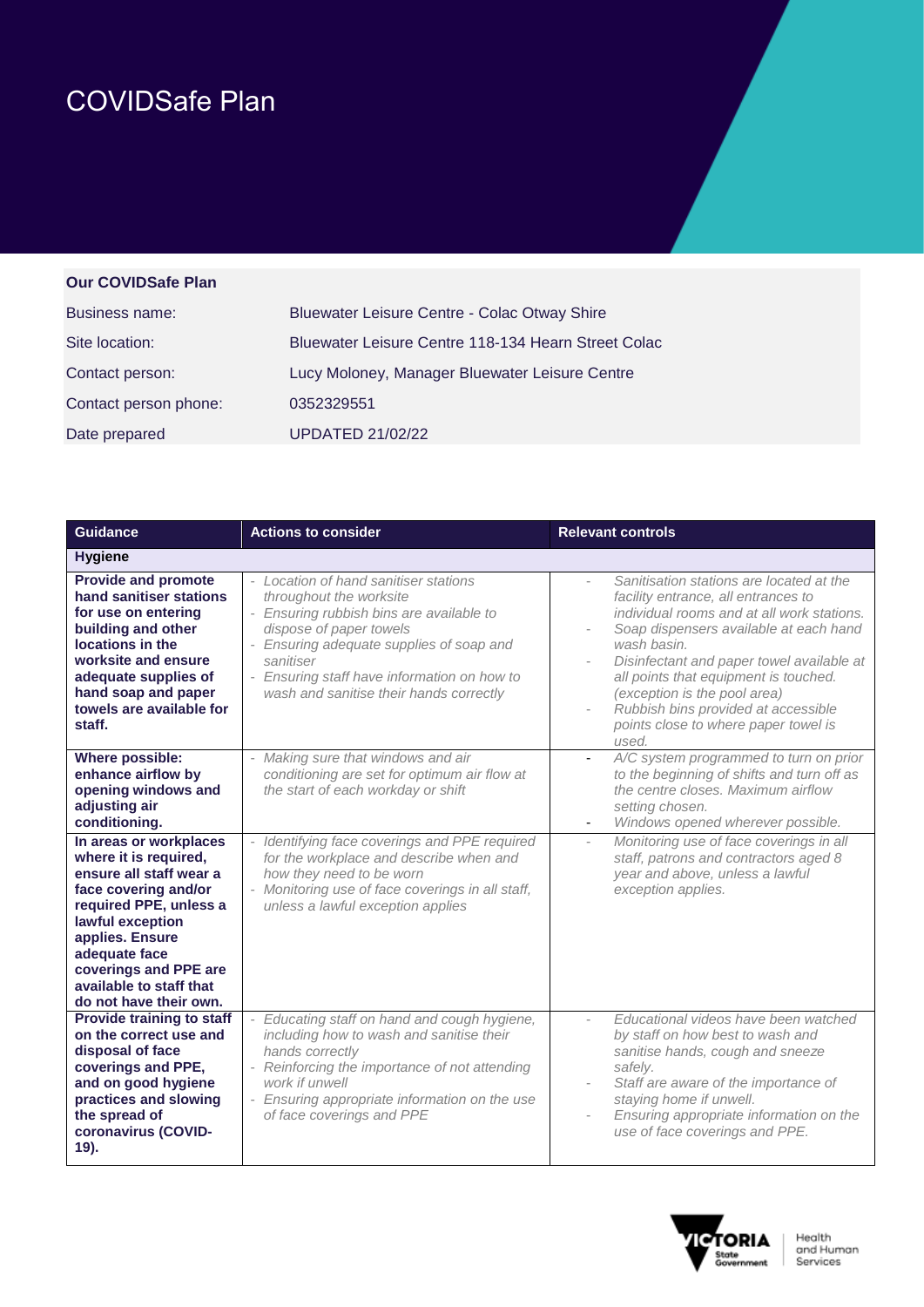| Guidance                                                          | <b>Actions to consider</b>                                                                                                                                                                                                                                                                                                                                                                           | <b>Relevant controls</b>                                                                                                                                                                                                                                                                       |
|-------------------------------------------------------------------|------------------------------------------------------------------------------------------------------------------------------------------------------------------------------------------------------------------------------------------------------------------------------------------------------------------------------------------------------------------------------------------------------|------------------------------------------------------------------------------------------------------------------------------------------------------------------------------------------------------------------------------------------------------------------------------------------------|
| <b>Replace high-touch</b><br>communal items with<br>alternatives. | Swapping shared coffee and condiments for<br>$\overline{\phantom{a}}$<br>single serve sachets<br>Installing no touch amenities such as<br>$\sim$<br>contactless taps, rubbish bins and soap<br>dispensers<br>- Avoid sharing of equipment such as phones,<br>desks, headsets, offices, tools or other<br>equipment<br>- Provide staff with their own personal<br>equipment, labelled with their name | Regular sanitisation of shared touch<br>$\overline{\phantom{a}}$<br>facilities by cleaning staff and Bluewater<br>staff where possible.<br>Where desk phones and keyboards are<br>$\sim$<br>used by more than 1 person, sanitisation<br>to occur prior to worker leaving their<br>work station |

| <b>Guidance</b>                                                                                                                                                                  | <b>Actions to consider</b>                                                                                                                                                                                                                  | <b>Relevant controls</b>                                                                                                                                                                                                      |
|----------------------------------------------------------------------------------------------------------------------------------------------------------------------------------|---------------------------------------------------------------------------------------------------------------------------------------------------------------------------------------------------------------------------------------------|-------------------------------------------------------------------------------------------------------------------------------------------------------------------------------------------------------------------------------|
| <b>Cleaning</b>                                                                                                                                                                  |                                                                                                                                                                                                                                             |                                                                                                                                                                                                                               |
| Increase environmental<br>cleaning (including<br>between changes of<br>staff), ensure high touch<br>surfaces are cleaned and<br>disinfected regularly (at<br>least twice daily). | - Identify high touch surfaces (lift buttons,<br>door and cupboard handles, kitchen<br>counters, touch screens, shared work<br>equipment)<br>- Provide information about workplace<br>cleaning schedule and how to use cleaning<br>products | Sanitisation by patrons to occur before<br>$\overline{\phantom{0}}$<br>and after use of shared equipment in<br>between sessions. All touched surfaces<br>to be cleaned daily by staff and nightly<br>by cleaning contractors. |
| <b>Ensure adequate</b><br>supplies of cleaning<br>products, including<br>detergent and<br>disinfectant.                                                                          | - Identify which products are required for<br>thorough cleaning<br>Monitor supplies of cleaning products and<br>$\sim$<br>regularly restock                                                                                                 | Monitor supplies of cleaning products<br>$\sim$<br>and regularly restock.<br>Have ample stock in storage to ensure<br>$\sim$<br>never running out.                                                                            |

| <b>Guidance</b>                                                                                                                                                  | <b>Actions to consider</b>                                                                                                                                                                                                                                                                                                                                                                                                                              | <b>Relevant controls</b>                                                                                                                                                                                                                                             |
|------------------------------------------------------------------------------------------------------------------------------------------------------------------|---------------------------------------------------------------------------------------------------------------------------------------------------------------------------------------------------------------------------------------------------------------------------------------------------------------------------------------------------------------------------------------------------------------------------------------------------------|----------------------------------------------------------------------------------------------------------------------------------------------------------------------------------------------------------------------------------------------------------------------|
|                                                                                                                                                                  | Physical distancing and limiting workplace attendance                                                                                                                                                                                                                                                                                                                                                                                                   |                                                                                                                                                                                                                                                                      |
| <b>Ensure that all staff that</b><br>can and/or must work<br>from home, do work from<br>home.                                                                    | - Ensure compliance with Stage 4<br>restrictions if in Metropolitan Melbourne<br>about industry closure and Permitted<br><b>Worker Permits</b><br>- Identify the roles that are required to be<br>performed from home or can be adapted to<br>be performed from home<br>- Adapt working arrangements to enable<br>working from home<br>- Regularly assess staff in attendance at the<br>workplace to determine whether they are<br>required to be there | Not applicable. Staff required onsite for facility<br>operation.                                                                                                                                                                                                     |
| <b>Establish a system that</b><br>ensures staff members<br>are not working across<br>multiple settings/work<br>sites.                                            | - Communicate the requirement for workers<br>not to work across multiple sites<br>- Adjust rosters and developing procedures<br>to ensure workers do not work across<br>multiple sites<br>- Develop a form for workers to declare that<br>they have not worked across multiple<br>worksites                                                                                                                                                             | Not applicable. Single site operation.                                                                                                                                                                                                                               |
| Establish a system to<br>screen workers and<br>visitors before accessing<br>the workplace.<br><b>Employers cannot</b><br>require workers to work<br>when unwell. | - Consider implementing temperature<br>checking.<br>- Asking workers to complete a health<br>questionnaire before starting their shift                                                                                                                                                                                                                                                                                                                  | Employers must not require workers to<br>work when unwell.<br>Workers must not attend their workplace<br>if they are awaiting a test result for<br>coronavirus and must notify employers if<br>they are a positive case. Workers who<br>test positive must not work. |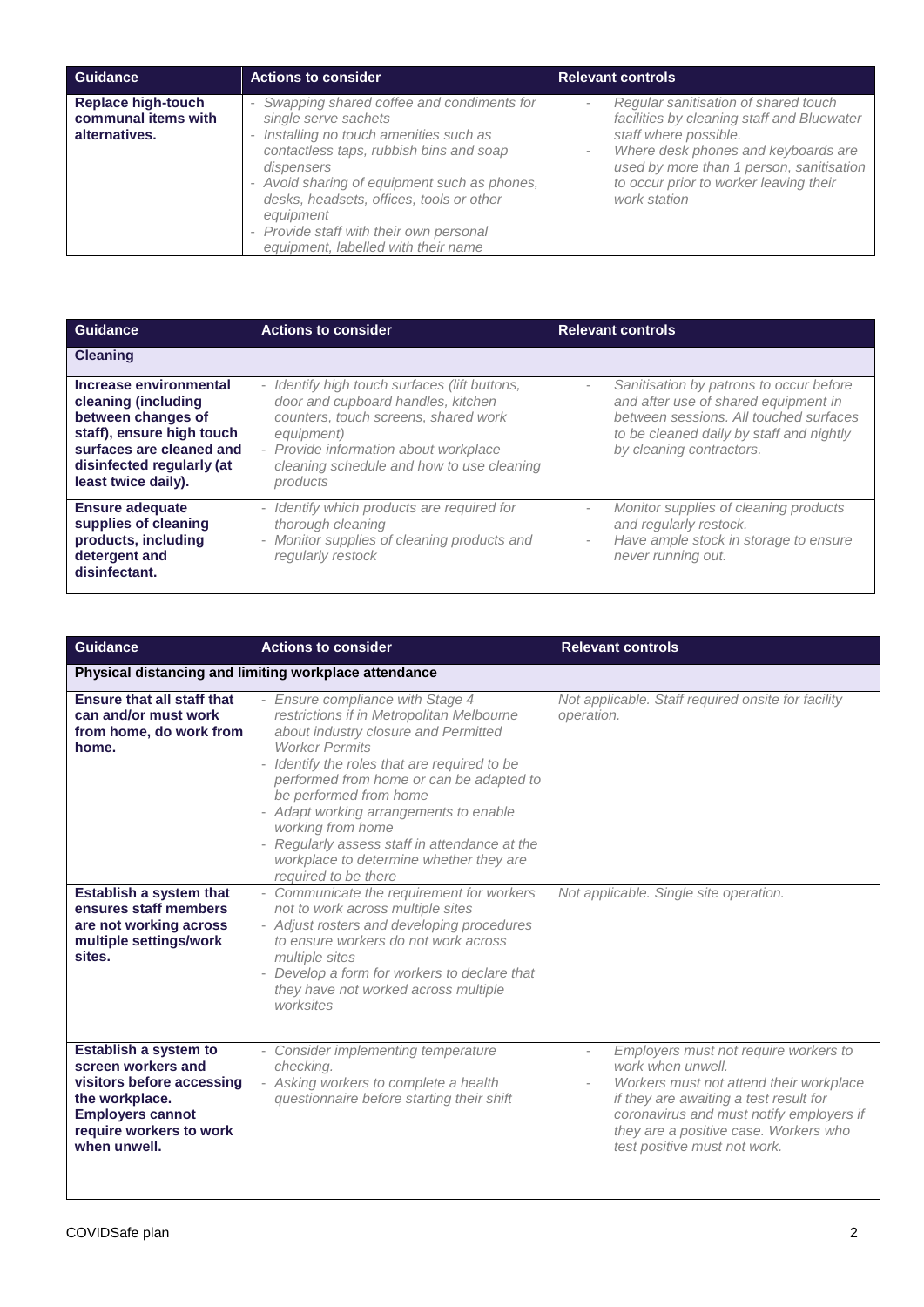| <b>Guidance</b>                                                                                                                                                                                                                                                                                                                                                                                                 | <b>Actions to consider</b>                                                                                                                                                                                                                                                   | <b>Relevant controls</b>                                                                                                                                                                                                     |
|-----------------------------------------------------------------------------------------------------------------------------------------------------------------------------------------------------------------------------------------------------------------------------------------------------------------------------------------------------------------------------------------------------------------|------------------------------------------------------------------------------------------------------------------------------------------------------------------------------------------------------------------------------------------------------------------------------|------------------------------------------------------------------------------------------------------------------------------------------------------------------------------------------------------------------------------|
|                                                                                                                                                                                                                                                                                                                                                                                                                 |                                                                                                                                                                                                                                                                              | All patrons, staff and contractors must<br>check in using the Services Australia QR<br>code upon arrival at the facility.                                                                                                    |
| <b>Configure communal</b><br>work areas and publicly<br>accessible spaces so<br>that:<br>• there is no more than<br>one worker per four<br>square meters of<br>enclosed workspace<br>• workers are spaced at<br>least 1.5m apart<br>• there is no more than<br>one member of the<br>public per four square<br>meters of publicly<br>available space.<br><b>Also consider installing</b><br>screens or barriers. | Rearrange, remove or cordon off furniture<br>in common areas to ensure physical<br>distancing, stagger seating so staff are not<br>facing one another on break<br>- Comply with relevant density quotient and<br>signage requirements in the Workplace<br><b>Directions</b>  | The number of people allowed in shared<br>staff spaces is limited to no more than<br>density quotient allows.<br>Protective screens are installed at<br>customer interface points where 1.5m<br>distance cannot be achieved. |
| Use floor markings to<br>provide minimum<br>physical distancing<br>guides between<br>workstations or areas<br>that are likely to create<br>congregation of staff.                                                                                                                                                                                                                                               | Identify areas that require floor marking,<br>such as lifts, kitchen areas, printer<br>collection areas                                                                                                                                                                      | Floor marking stickers are placed at<br>relevant congregation points.                                                                                                                                                        |
| Modify the alignment of<br>workstations so that<br>workers do not face one<br>another.                                                                                                                                                                                                                                                                                                                          | - Identify which workstations need to be<br>modified<br>- Reconfigure workstations so that workers<br>do not face one another<br>- Ensure workstations are adequately<br>spaced from each other, including the<br>implementation of shields or barriers<br>where appropriate | Work stations are set up to ensure staff<br>are an acceptable distance from each<br>other and from patrons.                                                                                                                  |
| Minimise the build-up of<br>workers waiting to enter<br>and exit the workplace.                                                                                                                                                                                                                                                                                                                                 | - Allocate different doors for entry and exit<br>- Use an entry and exit system to the site<br>that is as contactless as possible and<br>quick to enter and exit<br>- Use floor markings to provide minimum<br>physical distancing guides at entrances<br>and exits          | Use floor markings to provide minimum<br>physical distancing guides at entrances<br>and exits                                                                                                                                |
| <b>Provide training to staff</b><br>on physical distancing<br>expectations while<br>working and socialising<br>(e.g. during<br>lunchbreaks).                                                                                                                                                                                                                                                                    | - Develop and educate staff on strategies<br>and work practice changes to maintain<br>physical distancing<br>Reinforce messaging to staff that physical<br>distancing needs to be maintained during<br>work and during social interactions                                   | Reinforce messaging to staff that<br>physical distancing needs to be<br>maintained during work and during social<br>interactions                                                                                             |
| <b>Review delivery</b><br>protocols to limit contact<br>between delivery drivers<br>and staff.                                                                                                                                                                                                                                                                                                                  | - Establish contactless delivery or invoicing.<br>Display signage for delivery drivers.<br>- Identify designated drop off areas.                                                                                                                                             | Suppliers and contractors to contact the<br>centre before delivering goods or<br>entering the site.<br>Deliveries sent to Council Offices where<br>possible.                                                                 |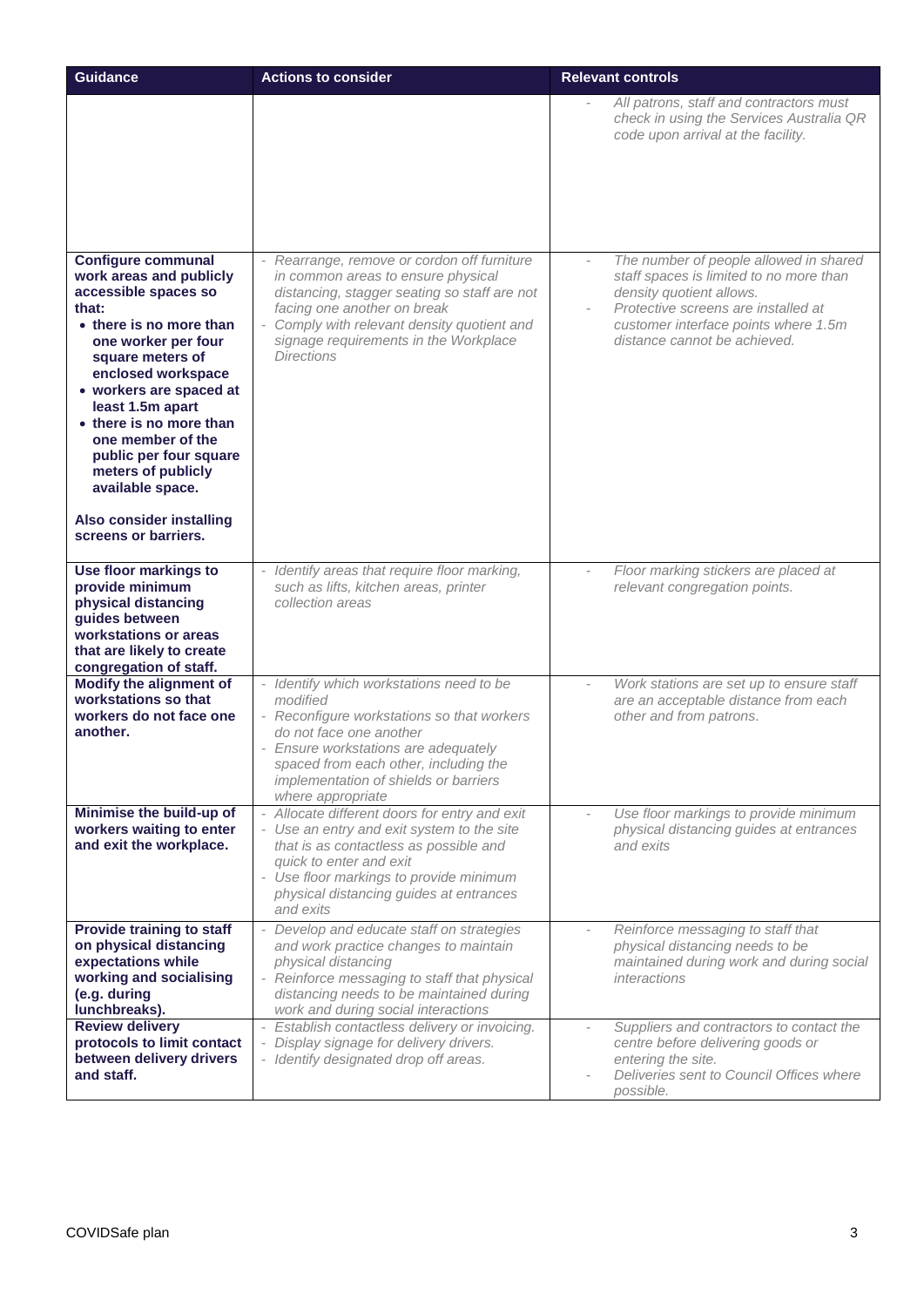| <b>Guidance</b>                                                                                                                                      | <b>Actions to consider</b>                                                                                                                                                                                                                                                                                                                    | <b>Relevant controls</b>                                                                                       |
|------------------------------------------------------------------------------------------------------------------------------------------------------|-----------------------------------------------------------------------------------------------------------------------------------------------------------------------------------------------------------------------------------------------------------------------------------------------------------------------------------------------|----------------------------------------------------------------------------------------------------------------|
| <b>Review and update work</b><br>rosters and timetables<br>where possible to ensure<br>temporal as well as<br>physical distancing.                   | - Stagger start and finish times, shifts and<br>break times, to reduce usage of common<br>areas at the same time<br>- Encourage staff to minimise time on<br>breaks in shared facilities with others.<br>- Consider cohorting of staff (during shift)<br>work). Ensure there is no contamination<br>(mixing) of staff across different shifts | Stagger start and finish times, shifts and<br>break times, to reduce usage of common<br>areas at the same time |
| Where relevant, ensure<br>clear and visible signage<br>in areas that are open to<br>the public that specifies<br>maximum occupancy of<br>that space. | Outlining the maximum occupancy of<br>areas that are open to the general public,<br>and information about signage                                                                                                                                                                                                                             | Not applicable under current COVID-19<br>safe settings.                                                        |

| <b>Guidance</b>                                                                                                                                                                                                                     | <b>Actions to consider</b>                                                                                                                                                                                                                                                                                                                                                                                                                                 | <b>Relevant controls</b>                                                                                                                                                                                                                                                                                                                                                                                                                                                                                                   |
|-------------------------------------------------------------------------------------------------------------------------------------------------------------------------------------------------------------------------------------|------------------------------------------------------------------------------------------------------------------------------------------------------------------------------------------------------------------------------------------------------------------------------------------------------------------------------------------------------------------------------------------------------------------------------------------------------------|----------------------------------------------------------------------------------------------------------------------------------------------------------------------------------------------------------------------------------------------------------------------------------------------------------------------------------------------------------------------------------------------------------------------------------------------------------------------------------------------------------------------------|
| <b>Record keeping</b>                                                                                                                                                                                                               |                                                                                                                                                                                                                                                                                                                                                                                                                                                            |                                                                                                                                                                                                                                                                                                                                                                                                                                                                                                                            |
| <b>Establish a process to</b><br>record the attendance of<br>workers, customers,<br>clients, visitors and<br>workplace inspectors,<br>delivery drivers. This<br>information will assist<br>employers to identify<br>close contacts. | - Establish a process to collect records from<br>staff attendance (including labour hire,<br>external contractors, cleaners, delivery<br>drivers), including areas of the workplace<br>accessed during each shift or visit. Where<br>possible, consider implementing a<br>contactless system<br>- Review processes to maintain up-to-date<br>contact details for all staff<br>- Provide information on protocols for<br>collecting and storing information | All patrons, staff and contractors must<br>check in using the Services Australia QR<br>code upon arrival at the facility.<br>Patrons ages 18 years and above must<br>be fully vaccinated (two doses of an<br>approved COVID-19 vaccine) or have a<br>valid medical exemption to access the<br>facility.<br>Records are only to be used for tracing<br>COVID-19 infections, and must be stored<br>confidentially and securely.                                                                                              |
| Provide guidance to staff<br>on the effective use of<br>the workplace OHS<br>reporting system (where<br>available).                                                                                                                 | Educating staff on how to meet OHS<br>requirements, including recording<br>information about any incidents                                                                                                                                                                                                                                                                                                                                                 | In the event of a suspected or confirmed<br>case staff to follow the Operation<br>Procedure: Managing a Suspected of<br>Confirmed Case of COVID-19 in the<br>Workplace. This along with the COVID<br><b>Confirmed Case and Direct Contact</b><br>Flowchart is located on Council's Intranet<br>and are included as part of the<br>Organisation COVID SAFE PLAN.<br>COVID-19 Intranet Page:<br>https://intranet.colacotway.vic.gov.au/dep<br>artments/environment-and-community-<br>safety/covid-19-updates-resources-staff |

| Guidance                                                          | <b>Actions to consider</b> | <b>Relevant controls</b> |
|-------------------------------------------------------------------|----------------------------|--------------------------|
| Preparing your response to a suspected or confirmed COVID-19 case |                            |                          |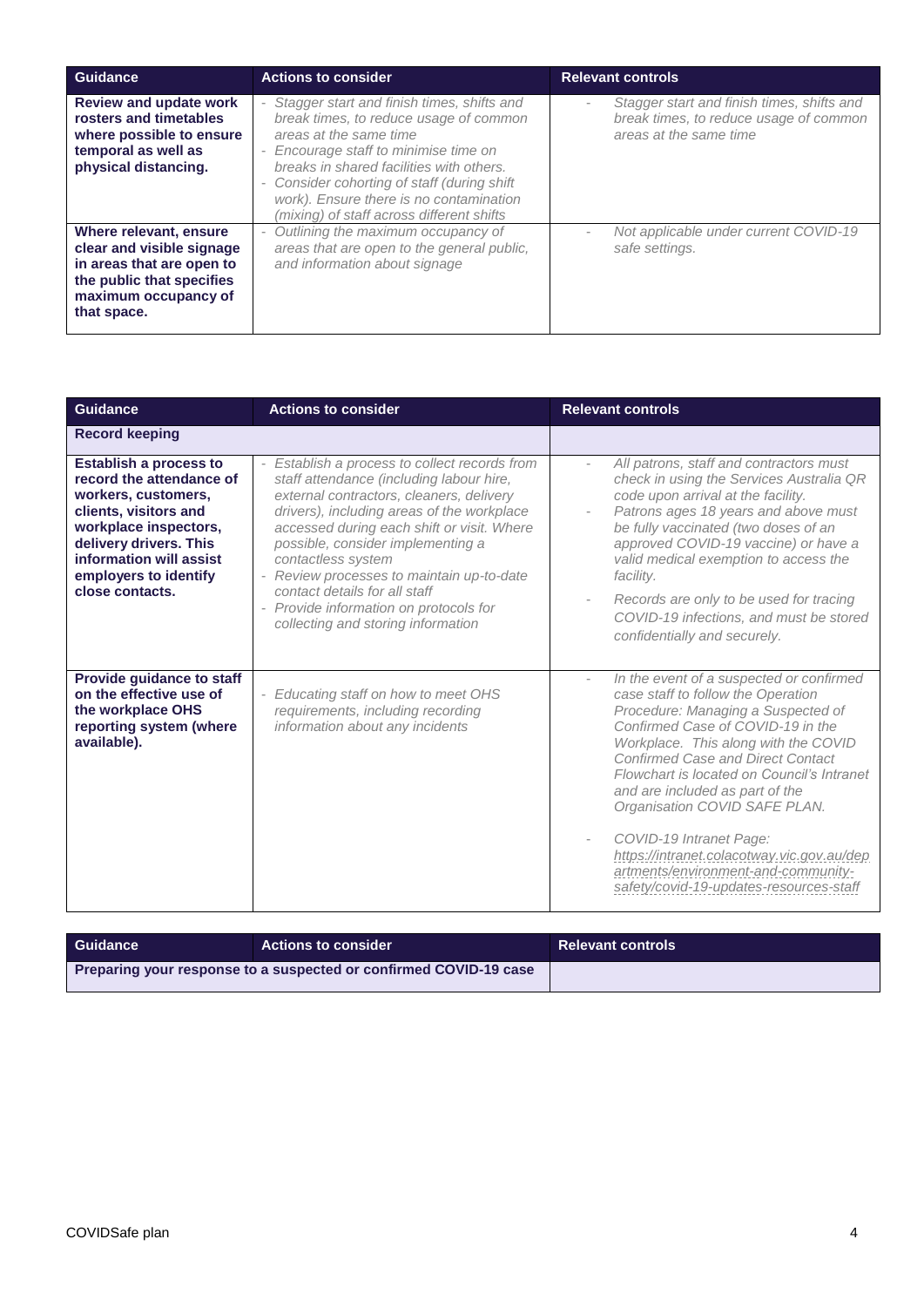| <b>Guidance</b>                                                                                                                                                                     | <b>Actions to consider</b>                                                                                                                                                                                                                                                                                                                                                                                                        | <b>Relevant controls</b>                                                                                                                                                                                                                                                                                                                                                                                                                                                                                                                             |
|-------------------------------------------------------------------------------------------------------------------------------------------------------------------------------------|-----------------------------------------------------------------------------------------------------------------------------------------------------------------------------------------------------------------------------------------------------------------------------------------------------------------------------------------------------------------------------------------------------------------------------------|------------------------------------------------------------------------------------------------------------------------------------------------------------------------------------------------------------------------------------------------------------------------------------------------------------------------------------------------------------------------------------------------------------------------------------------------------------------------------------------------------------------------------------------------------|
| Prepare or update your<br>business continuity plan<br>to consider the impacts<br>of an outbreak and<br>potential closure of the<br>workplace.                                       | - Identify the roles and responsibilities of<br>employer and workers.<br>- Prepare for absenteeism of staff members<br>required to quarantine or isolate<br>- Describe key dependencies (e.g. third<br>party providers)<br>Describe how you will continue to deliver<br>essential services                                                                                                                                        | Business continuity plans reviewed and<br>updated in March 2020 and currently<br>under review.                                                                                                                                                                                                                                                                                                                                                                                                                                                       |
| <b>Prepare to identify close</b><br>contacts and provide<br>staff and visitor records<br>to support contact<br>tracing.                                                             | Outline key responsibilities and process for<br>$\overline{\phantom{a}}$<br>engaging with DHHS and undertaking<br>employer-led contact tracing<br>- Establish a process and ensure readiness<br>to provide records to DHHS and contact<br>relevant staff members, including rosters<br>and worker details<br>- Outline key responsibilities and process for<br>engaging with DHHS and undertaking<br>employer-led contact tracing | In the event of a suspected or confirmed<br>$\overline{\phantom{a}}$<br>case please follow the Operation<br>Procedure: Managing a Suspected of<br>Confirmed Case of COVID-19 in the<br>Workplace. This along with the COVID<br><b>Confirmed Case and Direct Contact</b><br>Flowchart is located on Council's Intranet<br>and are included as part of the<br>Organisation COVID SAFE PLAN.<br>COVID-19 Intranet Page:<br>https://intranet.colacotway.vic.gov.au/dep<br>artments/environment-and-community-<br>safety/covid-19-updates-resources-staff |
| <b>Prepare to assess</b><br>whether the workplace or<br>part of the workplace<br>must be closed. Prepare<br>to undertake cleaning<br>and disinfection at your<br>business premises. | - Implement a process for the cleaning and<br>disinfection of worker's workspace and<br>high touch surfaces,<br>- Establish a process for determining<br>whether closure or part closure of the<br>business and/or implementation of other<br>control measures are required to manage<br>risk                                                                                                                                     | In the event of a suspected or confirmed<br>$\bar{ }$<br>case please follow the Operation<br>Procedure: Managing a Suspected of<br>Confirmed Case of COVID-19 in the<br>Workplace. This along with the COVID<br><b>Confirmed Case and Direct Contact</b><br>Flowchart is located on Council's Intranet<br>and are included as part of the<br>Organisation COVID SAFE PLAN.<br>COVID-19 Intranet Page:<br>https://intranet.colacotway.vic.gov.au/dep<br>artments/environment-and-community-<br>safety/covid-19-updates-resources-staff                |
| Prepare for how you will<br>manage a suspected or<br>confirmed case in an<br>worker during work<br>hours.                                                                           | - Identify an appropriate area to isolate the<br>worker<br>- Advise the worker to self-isolate and be<br>tested<br>- Describing arrangements to isolate and<br>transfer an unwell staff member from the<br>premises to go home or get tested<br>- Outlining responsibility and process for<br>entering details into relevant OHS system                                                                                           | In the event of a suspected or confirmed<br>$\overline{\phantom{a}}$<br>case please follow the Operation<br>Procedure: Managing a Suspected of<br>Confirmed Case of COVID-19 in the<br>Workplace. This along with the COVID<br><b>Confirmed Case and Direct Contact</b><br>Flowchart is located on Council's Intranet<br>and are included as part of the<br>Organisation COVID SAFE PLAN.<br>COVID-19 Intranet Page:<br>https://intranet.colacotway.vic.gov.au/dep<br>artments/environment-and-community-<br>safety/covid-19-updates-resources-staff |
| <b>Prepare to notify</b><br>workforce and site<br>visitors (including close<br>contacts)                                                                                            | - Regularly update and manage a list with<br>the contact details and date of attendance<br>of workers and visitors to the workplace,<br>including customers, clients, delivery<br>workers, maintenance workers<br>- Establish an effective way of quickly<br>communicating with workers where there<br>is or has been a confirmed case                                                                                            | In the event of a confirmed case please<br>$\overline{\phantom{a}}$<br>follow the Operation Procedure:<br>Managing a Suspected of Confirmed<br>Case of COVID-19 in the Workplace and<br>complete the 'Worker diagnosed with or<br>suspected of contracting COVID-19<br>Tracing' form which is included as part of<br>the operating procedure. This along with<br>the COVID Confirmed Case and Direct<br>Contact Flowchart is located on Council's                                                                                                    |